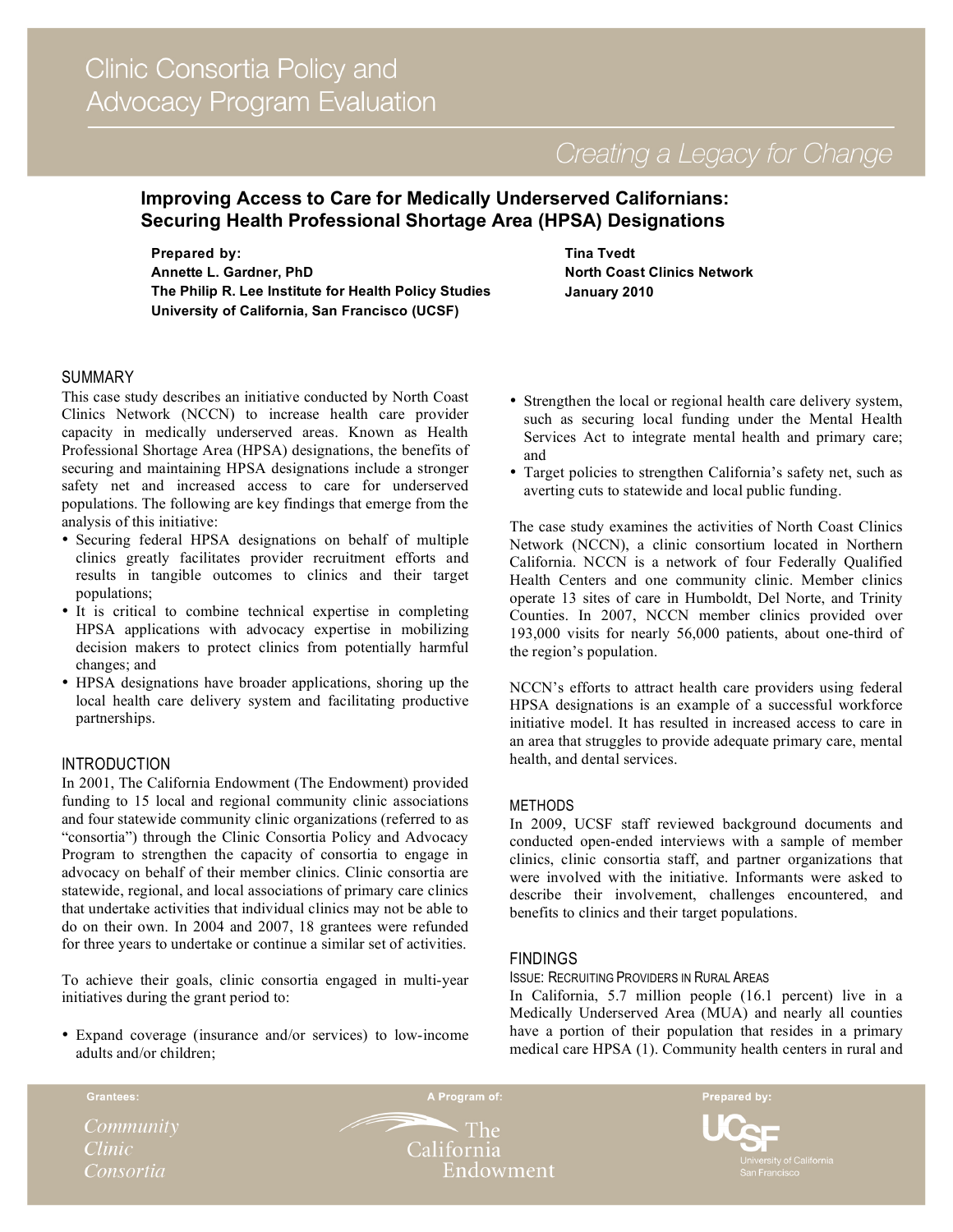frontier areas face significant challenges in recruiting health care professionals, including the ability to pay competitive wages; the willingness of newly licensed physicians to relocate to rural areas where one must operate more independently; the need for providers to spend large amounts of time "on call"; and the ability of provider spouses to find meaningful employment. Moreover, rural health centers have limited options to recruit health care providers, including onsite medical and dental residency programs that encourage health professional students to work in underserved communities as well as "grow your own" educational opportunities for the advancement of existing health center staff. Consequently, these areas may have significant barriers to care, such as unusually long waits for routine medical care appointments, excessive use of emergency room facilities, and/or abnormally low utilization of health services.

#### PROMISING SOLUTION: HPSA DESIGNATIONS

One way that health care organizations can attract providers to underserved areas is to secure a Health Professional Shortage Area (HPSA) designation. HPSA designations are used to identify areas that have the greatest need for health care resources in order to prioritize the distribution of limited resources to the people in those areas. Health care organizations within HPSAs can receive significant benefits they would not otherwise receive, including improved Medicare reimbursement (10 percent increase) for physicians in geographic HPSAs, receipt of community and site development assistance, as well as the ability to bill for Expanded Access to Primary Care services.

There are three types of HPSA designations available for three disciplines: primary medical, dental, and mental health care. The first is the *geographic designation,* which is defined as an urban, rural, or frontier area located within a Medical Service Study Area (MSSA)*.* The second is the *population group designation,* which can be characterized as low-income, Medicaid eligible, or homeless populations. Lastly, the *facility designation* can be obtained by correctional institutions, public or nonprofit medical facilities, and mental hospitals.

HPSA designations allow clinics to recruit and retain health care providers through the U.S. Department of Health and Human Services (DHHS) Health Resources and Services Administration (HRSA) National Health Service Corps (NHSC) Scholarship and Loan Repayment programs. Under the NHSC *Scholarship program*, recipients (physicians, dentists, nurse practitioners, certified nurse midwifes, and physician assistants) receive funds to support their educational costs in exchange for two to four years of service as providers at a community-based site located in a HPSA following graduation. Under the NHSC *Loan Repayment Program*, providers (physicians, family nurse practitioners, certified nurse midwives, physician assistants, dentists, dental hygienists, and certain mental health clinicians) can receive \$50,000 to repay student loans in exchange for two years of service in a HPSA. HPSAs are also used to determine eligibility for many other federal assistance programs as well the NHSC State Loan Repayment Program.

MAJOR MILESTONES: NCCN RISES TO THE OPPORTUNITY In 2000, in response to member clinic requests, the NCCN Executive Director completed and submitted the first HPSA designation. Member clinics recognized and prioritized the need for one agency to undertake this activity versus individual clinics taking this on themselves.

To complete an application for a primary care designation, NCCN conducts a survey to obtain the number of Full Time Equivalent (FTE) providers practicing in five primary care specialties—general or family practice, general internal medicine, obstetrics/gynecology, pediatrics, and gerontology. Applications receive a score based on a) the population to provider ratio, b) 100% poverty rate, c) infant mortality or low birth weight rate, and d) the average travel time or distance to the nearest source of non-designated accessible care. If an area qualifies, NCCN prepares and submits an application to the state Office of Statewide Health Planning and Development (OSHPD). The application process takes NCCN approximately one month per designation. The review by OSHPD takes an additional 2-3 months and the review by the HRSA Bureau of Health Professions takes another 2-3 months. In total, the application process takes roughly one year.

The resources required to complete an application are moderate: a trained person who can devote time as needed to applying for new designations and maintaining or renewing existing designations. The state provides training and technical assistance in completing an application. The time required to complete a HPSA application varies and typically depends on the number of provider surveys the area must collect. NCCN staff monitors eight different areas and renews each HPSA every four years as they expire.

*Partnerships:* While NCCN can do much of the legwork to assemble a designation application, the data collection and analysis tasks are greatly facilitated with a partnership approach, including a qualified *consultant* who has been trained to collect and analyze the survey data. Other partners include:

*Member clinics:* Clinic CEO and Human Resources staff assist with completion of provider surveys and provide assistance with renewals. Clinics provide demographic data and staffing levels;

*The Medical Society:* Works with NCCN to collect and tabulate provider FTE data and facilitates provider completion of the survey. The completion of the survey hinges on provider willingness to fill it out, as well as the ability to locate all the providers in a community; and

*California State Office of State Health Planning and Development (OSHPD):* Works with HRSA to designate a HPSA. Conducts technical assistance workshops two times a year; provides interested organizations with a step-by-step process on the various shortage designations; assists in identifying the appropriate designations needed to meet objectives; identifies interested organizations' rational service areas defined by census tracts within MSSAs; provides necessary data (demographic/socioeconomic data and maps) to develop the designation application; and provides the tools to complete the applications in the most effective way.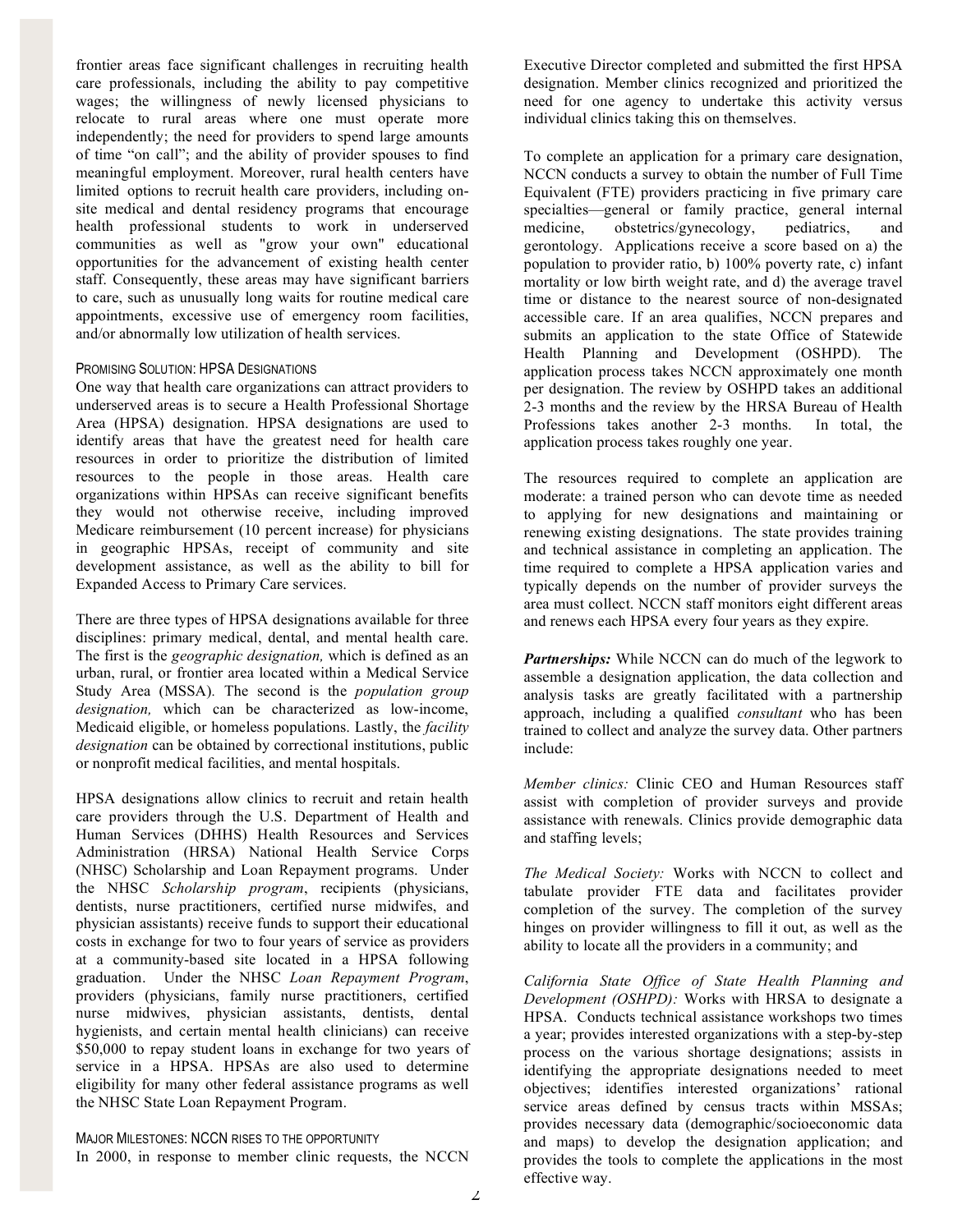#### OVERCOMING CHALLENGES

*Proposed Rule to Revise HPSA Process:* In 2008, DHHS/HRSA proposed a rule to revise and consolidate the process for designating HPSAs, Medically Underserved Areas (MUAs) and Medically Underserved Populations (MUPs). The proposed rule utilized rational service areas or counties that have limited applicability in California where counties average 2,700 miles. An analysis of the proposed regulation demonstrated that all but one of the MSSAs served by NCCN health centers would have been considered as "not underserved" under the new regulation. Additionally, the rule entailed new data collection as well as use of unreliable data. In partnership with the California Primary Care Association (CPCA), NCCN undertook a letter writing campaign to key DHHS officials and California representatives to withdraw the rule and extend the period to work with California stakeholders to examine the impacts of the new rule. The rule was subsequently tabled.

*Regulatory Obstacles:* Combining multiple counties to analyze the population to provider ratio for HPSA applications is another challenge. For example, clinic patients that come from adjacent counties are not factored in to the population to provider ratio even though the health center may be the nearest and sometimes the only clinic available to those residents. This provision significantly impacts one NCCN member clinic, Southern Trinity Health Services. The clinic is located a couple miles from the Humboldt County line in Trinity County and has many patients from Humboldt County. When applying for the HPSA designation, the health center cannot count any of the Humboldt County residents in their population to provider ratio, thus understating the population served and the actual magnitude of the provider shortage.

*Additional Challenges:* Locally, these designations have the potential to influence the health care delivery system and mix of providers. However, in rural and frontier areas, strengthening the health care safety net relieves pressure on other providers, such as reducing utilization of the ER, and creates access where services are otherwise non-existent. Another challenge is provider reluctance to complete the survey form. Completing the forms can be difficult and there are many guidelines to follow.

#### ACCOMPLISHMENTS AND BENEFITS

The short and long-term outcomes of securing HPSA designations for safety net providers and underserved populations in Northern California include:

*Expanded NCCN advocacy capacity:* NCCN has developed significant in-house expertise in federal HPSA rules and regulations.

*Increased policymaker awareness of safety net and clinic policy issues***:** Through detailed policy analysis and partnership with CPCA, NCCN successfully educated state legislators about the HPSA policy issue that might have otherwise gone unnoticed.

*Increased policymaker support of safety net and clinic policy issues***:** NCCN educated elected officials and the Administration about the impact of the proposed HPSA regulation to the health care system. Withdrawing the proposed federal regulations prevented NCCN member clinics from losing a valuable federal resource.

*Strengthened clinic operations:* At one level, NCCN's efforts on behalf of individual clinics have expanded clinic capacity to recruit providers. Health centers also use on-line job posting, recruitment DVDs, and contract with costly recruitment companies to find providers, but these strategies are not as successful as the NHSC program. As one clinic Director of Human Resources put it: "The National Health Services Corps has provided me with the single most effective recruitment tool I have used in my efforts for the past 3 years." More broadly, NCCN has helped clinics secure 30 new and maintained designations in Northern California since 2000. Four member clinics have facility HPSA designations that improve their ability to recruit providers. As a result, HPSA designations can ensure adequate clinic staffing and increase the number of reimbursable clinic visits (see **Table 1**).

*Increased services for the underserved and uninsured:* The benefits to the community and clinic patients are significant. In 2007 alone, the fourteen NHSC Scholars and Loan Repayees are estimated to have provided 18–19 percent of the clinic visits, which equals approximately 36,655 patient visits (see **Table 1**).

Table 1: Providers Recruited, Type of National Health Services Corps Scholars, and Clinic Patient Encounters (2007)

| <b>Clinic</b>                                        | <b>Providers</b><br><b>Recruited</b>                | Type of<br><b>NHSC</b>         | <b>Patient</b><br><b>Encounters</b> |
|------------------------------------------------------|-----------------------------------------------------|--------------------------------|-------------------------------------|
| Open Door<br>Community<br><b>Health Centers</b>      | Physician<br>Assistant.<br>Dentist.<br>Psychiatrist | Scholar<br>and Loan<br>Repayee | 32,630                              |
| Redwoods<br>Rural Health<br>Center                   | Dentist                                             | Loan<br>Repayee                | 2,340                               |
| Southern<br><b>Trinity Health</b><br><b>Services</b> | Dentist                                             | Loan<br>Repayee                | 1.685                               |

*Improved health outcomes for targeted communities and populations:* An increase in providers means an increase in access to services (medical, dental, and mental health). Moreover, additional providers are the means for implementing programs and services that have a positive impact on the community, such as expanding clinic hours and having a mobile dental van. Additionally, increased clinic capacity translates into a decrease in Emergency Department visits and therefore reduced health care costs.

### FACTORS FOR SUCCESS

NCCN's capacity to oversee the HPSA designation process as well as work with other partners to complete the applications has resulted in a permanent core service that has had a positive effect on its member clinics and their target populations. Moreover, NCCN has become an expert in the application